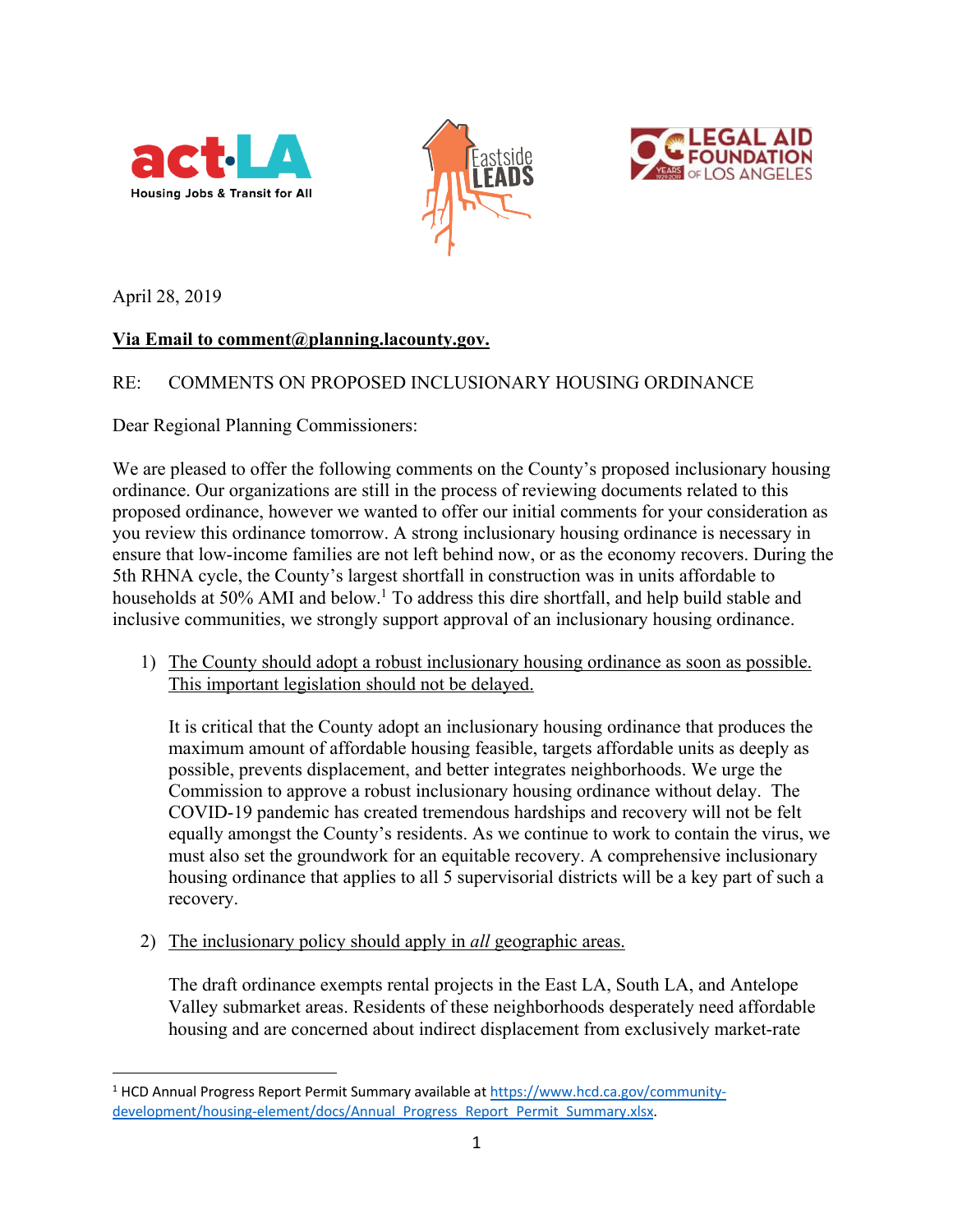developments. The feasibility analysis by HR&A Advisors noted that rents in the East LA/Gateway submarket grew by 15-20 percent in the last two years.<sup>2</sup> Market conditions are changing rapidly and it's important to establish inclusionary requirements now to plan for future demand.

The HR&A may also have underestimated the feasible rates of affordable housing in these areas. For example, it appears that the analysis did not account for *any* reduction in land costs from an inclusionary housing policy. Economic theory suggests that an inclusionary policy will modestly reduce land prices, making additional affordable housing feasible. By apparently neglecting to account for reduced land prices, HR&A may have skewed their results against a finding of feasibility in these submarkets. Furthermore, even without accounting for reduced land costs, the HR&A pro forma for East Los Angeles shows *greater* profits from the inclusionary pro forma using a density bonus compared with the base non-inclusionary pro forma.<sup>3</sup>

We urge the Commission to recommend approval of an inclusionary housing ordinance that applies to all geographic areas without exception.

3) The "middle income" affordability level for for-sale projects will, by definition, not be affordable to most county residents.

The draft ordinance defines a new "middle income" affordability level at 150% of the area median income. Units at this income level will, by definition, be unaffordable to most County residents and will not help the County meet its affordable RHNA numbers. The affordability levels for for-sale projects should be adjusted to require housing that is truly affordable to lower income households.

In addition, we find that setting a new 150% income level takes away from the Board's intention to meet the housing affordability needs of residents who fall under the 120% AMI threshold. As stated in the February 20, 2018 "Affordable Housing Action Plan Implementation Motion, "the County needs to add 17.116 housing units for households earning less than 120% of Area Median Income." Setting the affordability level at 150% is therefore inconsistent with the findings of the report that advised the Board to move forward with Inclusionary Zoning as an important strategy to mitigate further displacement in communities experiencing gentrification.

## 4) The affordability requirements for rental projects should target deeper affordability.

The draft ordinance includes an option to provide 20% of units affordable to households at the 80% AMI level. These units will not be affordable to a significant portion of

<sup>2</sup> HR&A Advisors, April 9, 2020, page 6, available at

http://planning.lacounty.gov/assets/upl/project/iho\_supplemental-analysis.pdf

<sup>3</sup> HR&A Advisors, Appendix B.3.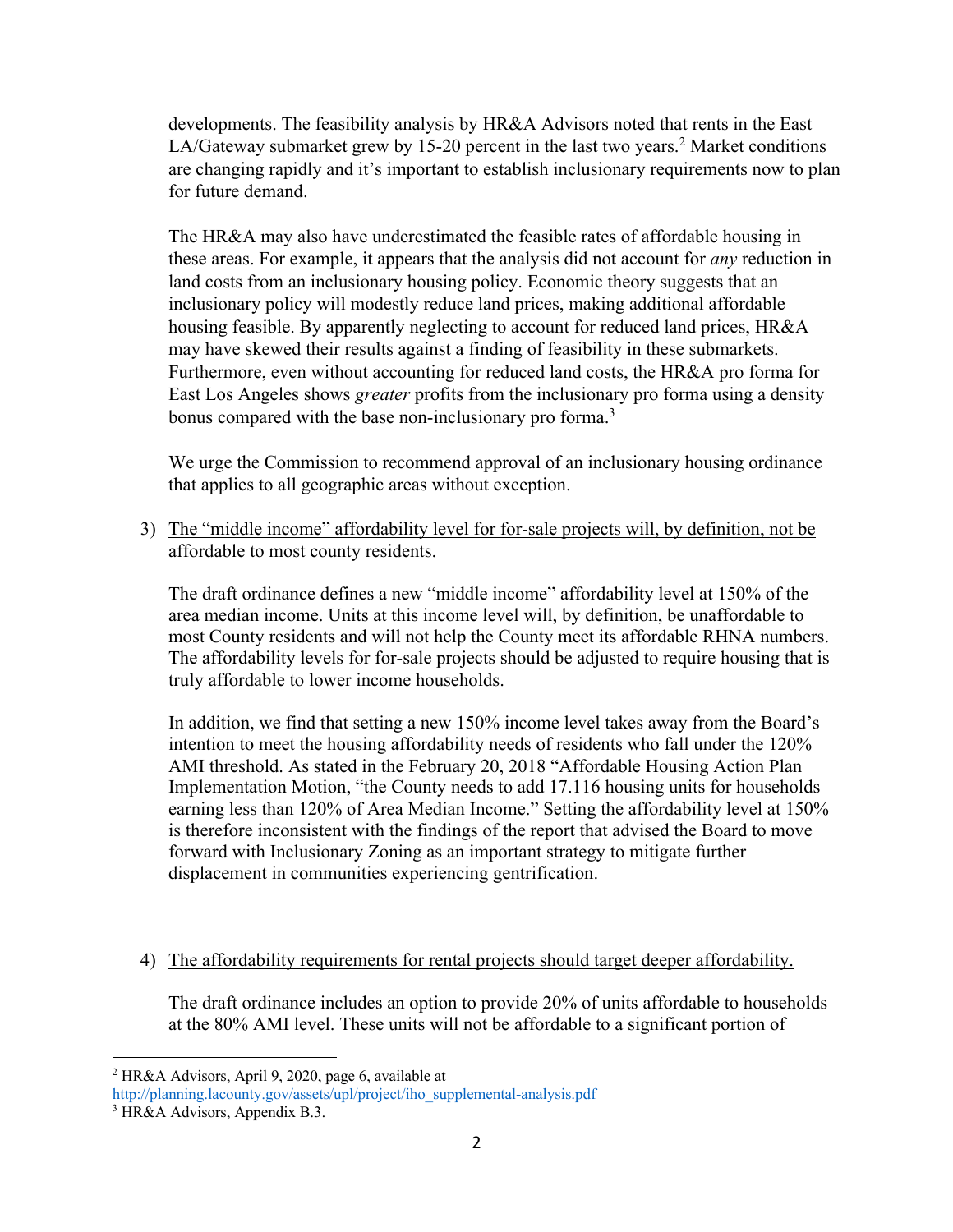renters in unincorporated LA County. *Nearly half* of renters in unincorporated LA County make 50% AMI or less.4 Renters at or below the 30% AMI level are most at risk of displacement and homelessness. To address this more urgent need, all three options to satisfy the affordability requirement for rental housing should include a portion of units affordable to households making 30% AMI..

### 5) The option to satisfy the affordable housing requirement through off-site construction should be significantly restricted.

The draft ordinance includes a permissive off-site alternative that creates loopholes and could undermine the intent of the ordinance. Whenever possible, on-site affordable units should be encouraged and the option for off-site construction should be significantly restricted. For example, the current option to build off-site affordable units in any "highest, high, or moderate resource area" would allow a developer building in a high cost area to build off-site affordable units across the county in a lower cost "moderate resource area." This undermines the Board of Supervisor's intention of "disrupting historical patterns of de facto economic segregation and promoting economically inclusive communities" in its Affordable Housing Action Plan Implementation Motion.. Furthermore, the ordinance should include a clear prohibition on using competitive affordable housing subsidies for the construction off-site units or building off-site units on a site where tenants resided in the last 10 years. Lastly, developers using the off-site option should be required to build a greater number of affordable units than required under the on-site option, potentially at a two to one ratio.

6) The inclusionary ordinance should cover substantial renovations, even if the renovation does not increase the total number of units.

The draft ordinance does not apply to projects to substantially rehabilitate existing multifamily dwellings unless there is an increase in the total number of dwelling units. We would like to better understand the rationale behind this exemption. Much of the new investment in unincorporated East LA and other parts of the County is being undertaken by renovations. These renovated buildings charge higher rents and are unaffordable to most existing residents. Exempting such projects may create inadvertent loopholes preventing lower income households from benefiting from this ordinance (and likely, exacerbating displacement). Such loopholes should not be countenanced.

## 7) The ordinance should include No Net Loss (NNL) requirements for all projects.

To prevent the loss of units *occupied by or affordable to* lower income households, the ordinance should include a NNL requirement for all new developments in all submarkets. NNL is implemented on a per project basis and requires that new developments replace existing units that are occupied by or affordable to lower income households. NNL is a proven best practice from State density bonus law (CA Government Code 65915).

<sup>&</sup>lt;sup>4</sup> According to the Department's Household Income Certification available here, 46% of unincorporated renter households are very low income or extremely low income.